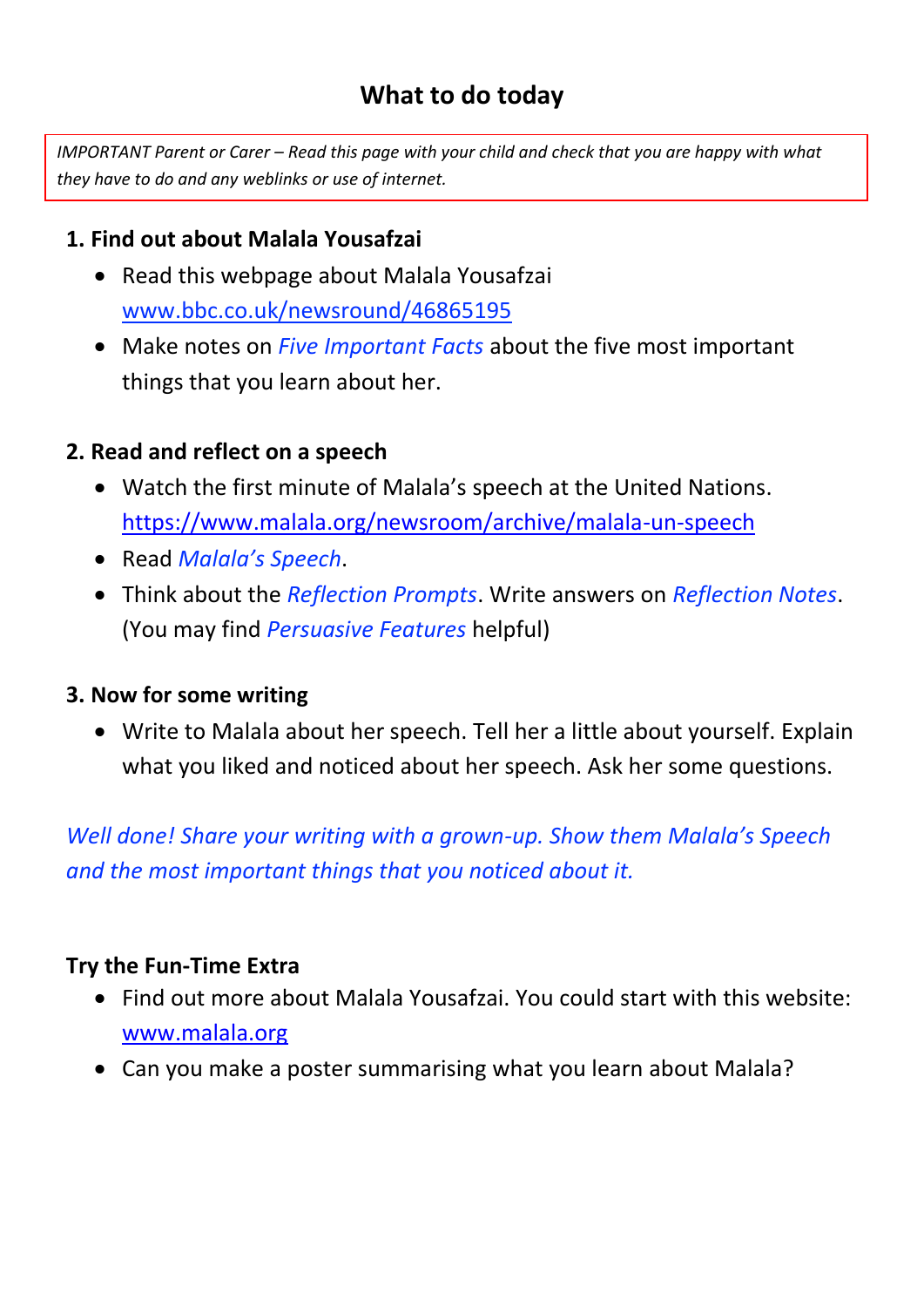## **Malala Yousafzai – Five Important Facts**

Read the webpage and make notes.

<https://www.bbc.co.uk/newsround/46865195>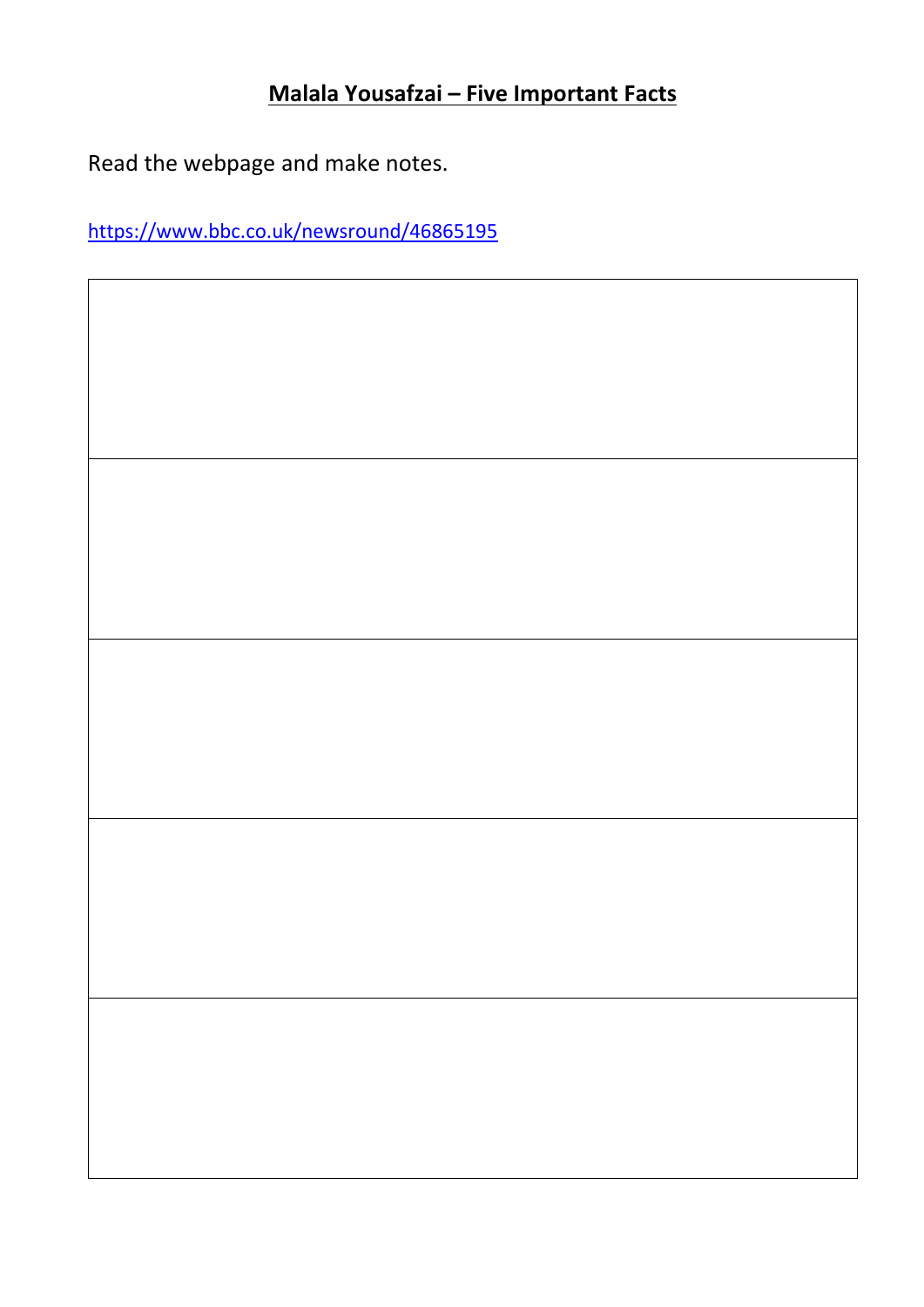#### **Malala Yousafzai's –** *Speech to the United Nations* **2013**

**Extracts of Malala Yousafzai's speech that gave to the United Nations in 2013, the date of her 16th birthday and "Malala Day" at the UN.**

Dear brothers and sisters, do remember one thing: Malala Day is not my day. Today is the day of every woman, every boy and every girl who have raised their voice for their rights. There are hundreds of human rights activists and social workers who are not only speaking for their rights, but who are struggling to achieve their goal of peace, education and equality. I am just one of them. So here I stand, one girl, among many. I speak not for myself, but so those without a voice can be heard. Those who have fought for their rights. Their right to live in peace. Their right to be treated with dignity. Their right to equality of opportunity. Their right to be educated.

Dear friends, on 9 October 2012, the Taliban shot me on the left side of my forehead. They shot my friends, too. They thought that the bullets would silence us, but they failed. And out of that silence came thousands of voices. The terrorists thought they would change my aims and stop my ambitions. But nothing changed in my life except this: weakness, fear and hopelessness died. Strength, power and courage were born.

I am the same Malala. My ambitions are the same. My hopes are the same. And my dreams are the same. Dear sisters and brothers, we realize the importance of light when we see darkness. We realize the importance of our voice when we are silenced. In the same way, when we were in Swat, the north of Pakistan, we realised the importance of pens and books when we saw the guns. The wise saying, "The pen is mightier than the sword," is true. The extremists are afraid of books and pens. The power of education frightens them.

Peace is a necessity for education. In many parts of the world, terrorism, war and conflicts stop children from going to schools. We are really tired of these wars. Dear brothers and sisters, we want schools and education for every child's bright future. We will continue our journey to our destination of peace and education. No one can stop us. We will speak up for our rights and we will bring change to our voice. We believe in the power and the strength of our words. Our words can change the whole world because we are all together, united for the cause of education. And if we want to achieve our goal, then let us empower ourselves with the weapon of knowledge and let us shield ourselves with unity and togetherness.

So let us wage a global struggle against illiteracy, poverty and terrorism and let us pick up our books and our pens. They are our most powerful weapons. One child, one teacher, one book and one pen can change the world. Education is the only solution. Education first.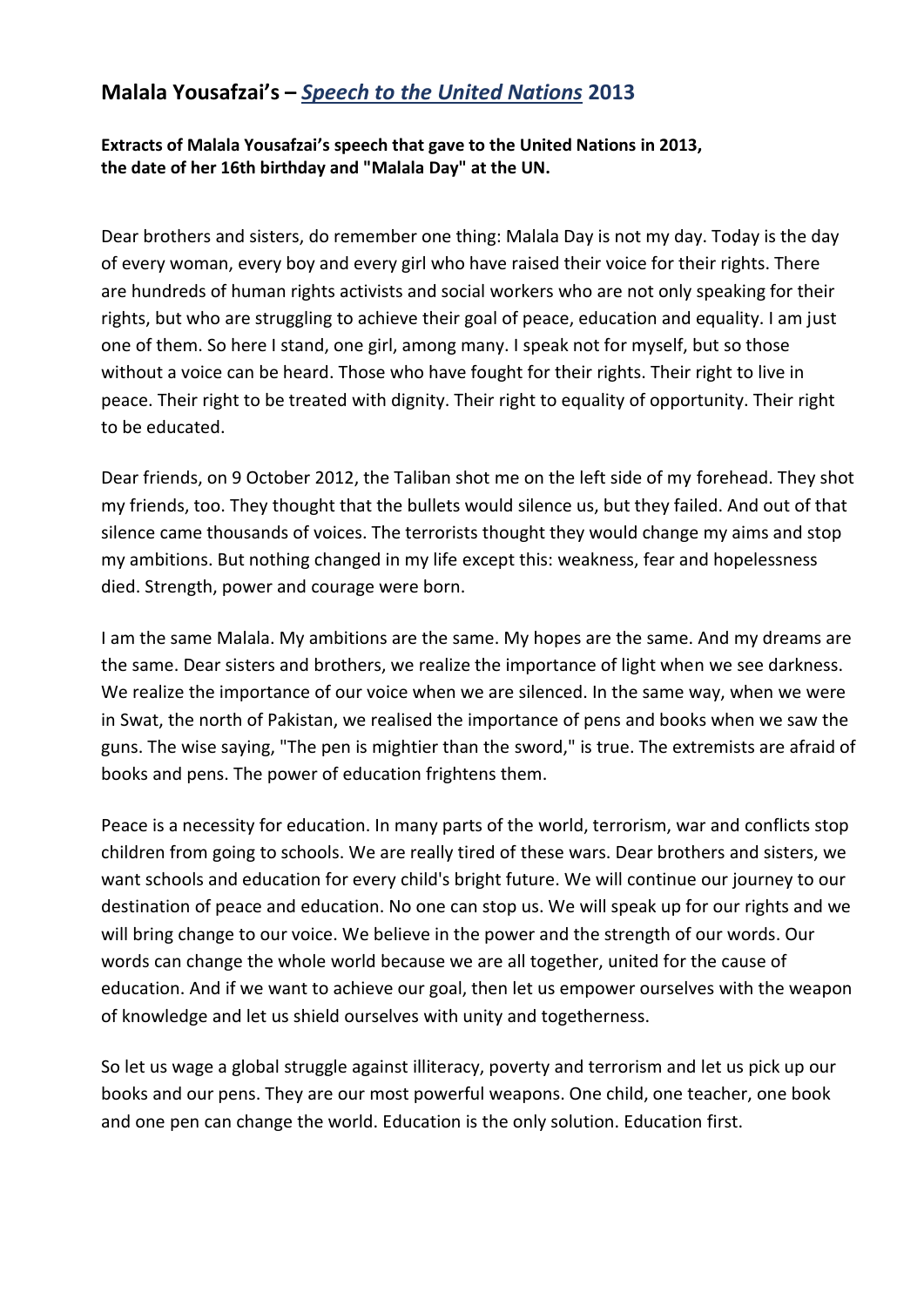# **Reflection Prompts**



What **persuasive features** can you spot? *Give examples.* What impact do they have?

Which persuasive techniques are **not used**? *Can you think of a reason why Malala did not use them?*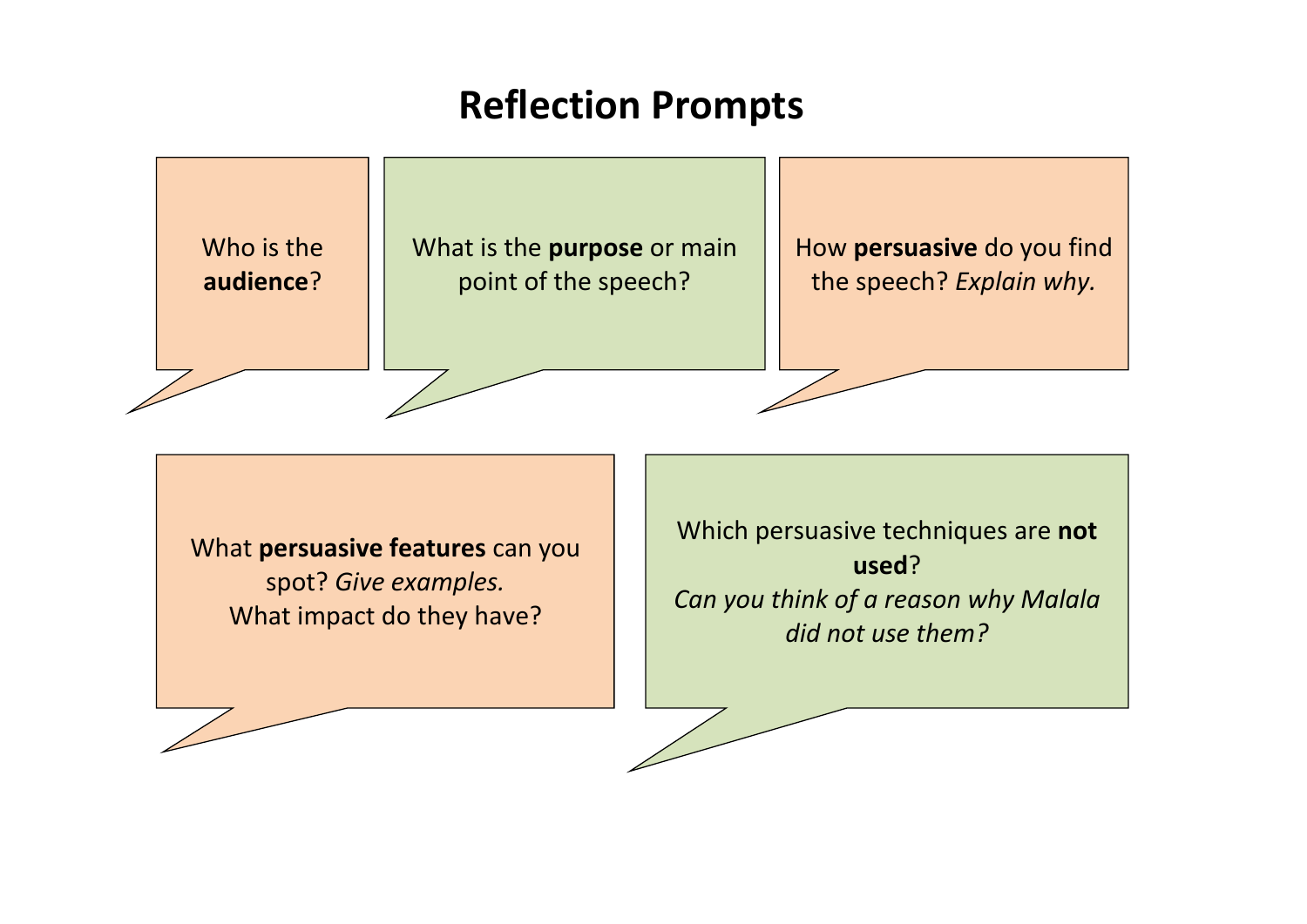## *Can you find any of these in Malala's speech?*

### **Persuasive Language Features**

- Present tense
- Conjunctions for cause, contrast, condition
- Adverbs for lists, cause, contrast, attitude
- **•** Emotive language
- Strong images/word play\*
- Deliberate ambiguity
- Rhetorical questions
- Daring reader to disagree
- Opinion as fact

## **Word Play/Imagery\***

- **•** Alliteration
- Repetition
- Onomatopoeia
- Simile
- Metaphor
- Exaggeration/hyperbole
- Contrasting pairs
- Lists (esp. of 3)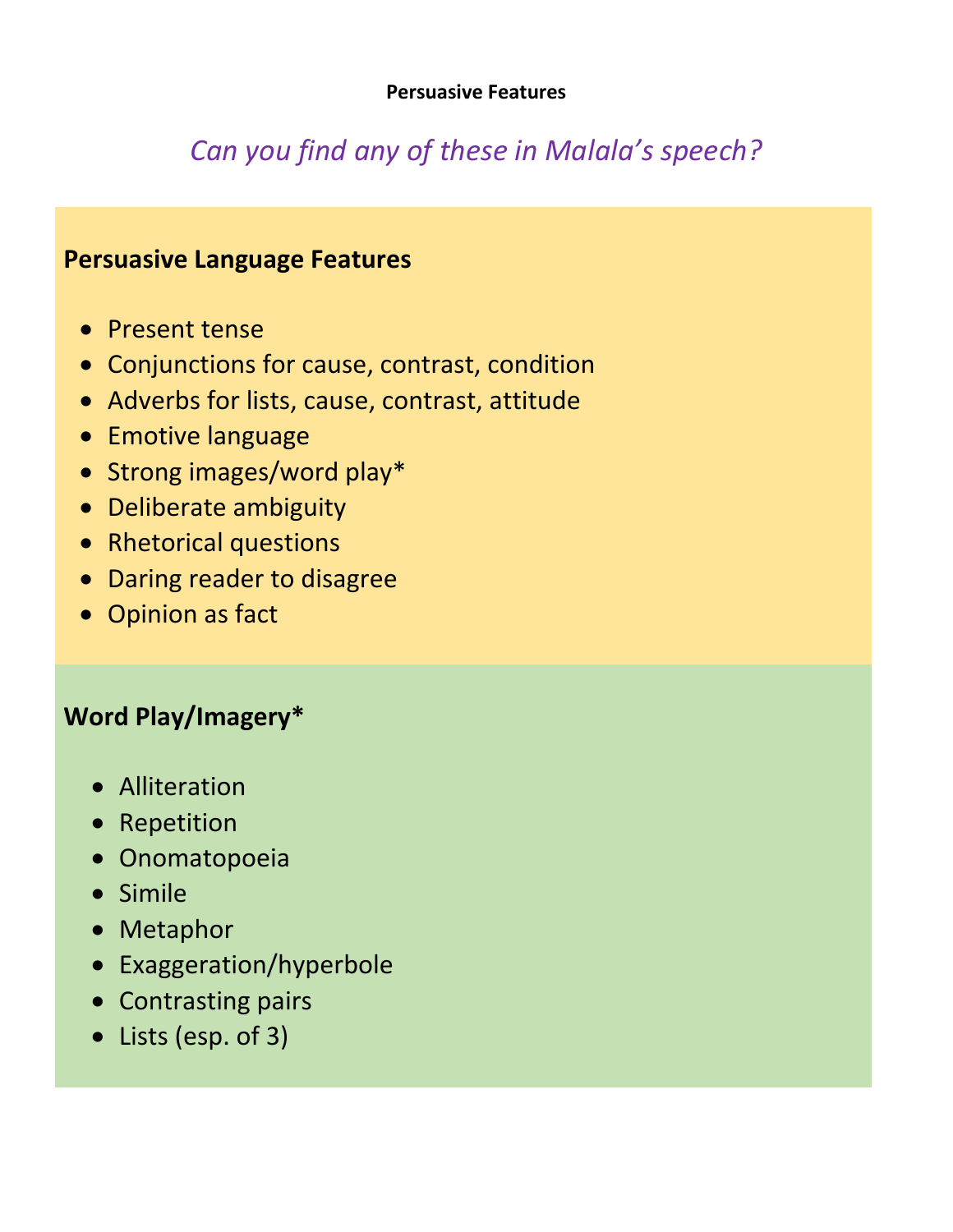## **Reflection Notes**

| Audience                |  |
|-------------------------|--|
|                         |  |
|                         |  |
|                         |  |
| Purpose                 |  |
|                         |  |
|                         |  |
|                         |  |
| How persuasive?         |  |
|                         |  |
|                         |  |
|                         |  |
| Features                |  |
|                         |  |
|                         |  |
|                         |  |
| <b>Missing features</b> |  |
|                         |  |
|                         |  |
|                         |  |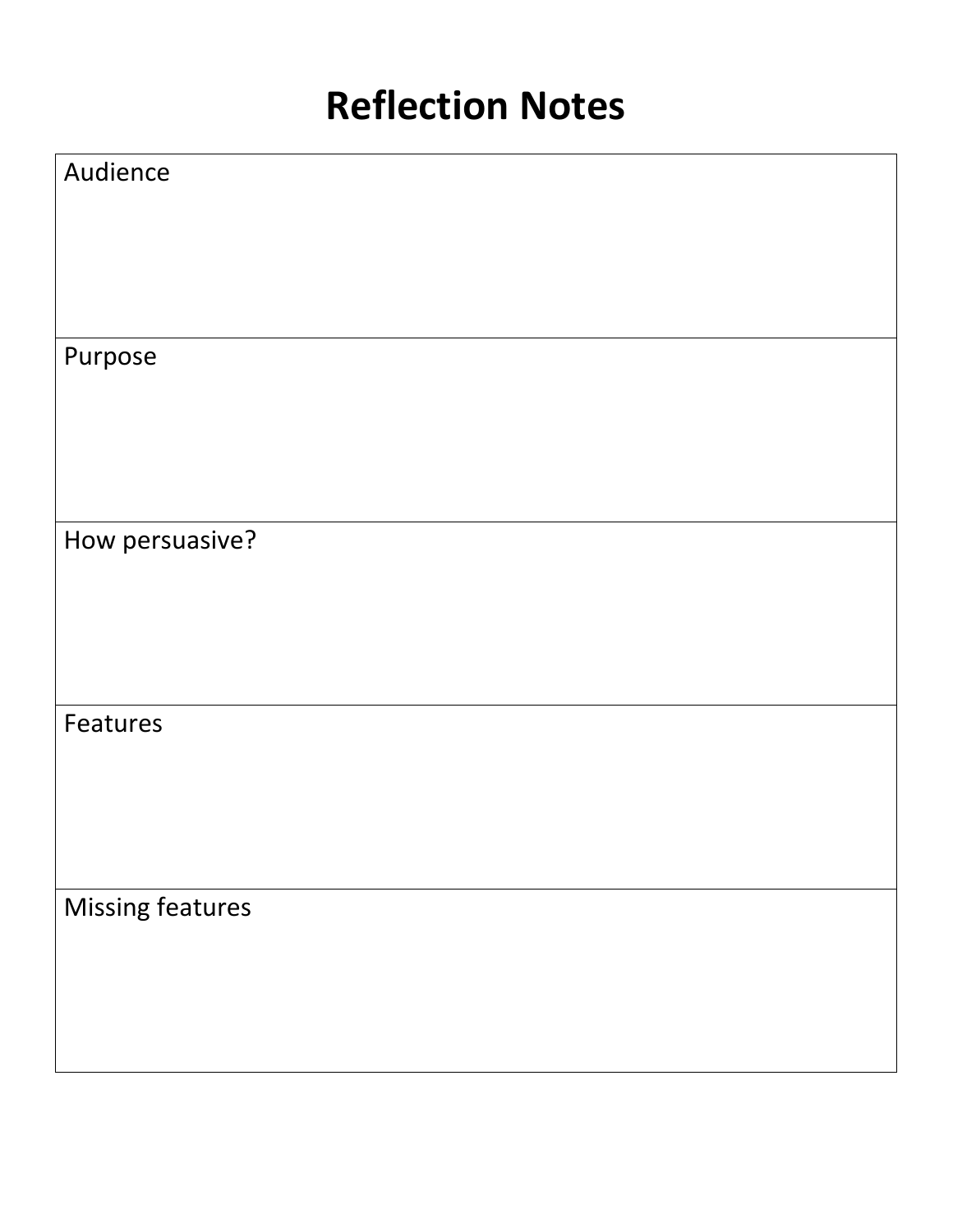### **Letter to Malala**

*Write your letter to Malala. Tell her about yourself and what you noticed in her speech. Ask her any questions that you have.*

| c | 4000000 |
|---|---------|
|   |         |
|   |         |
|   |         |
|   |         |
|   |         |
|   |         |
|   |         |
|   |         |
|   |         |
|   |         |
|   |         |
|   |         |
|   |         |
|   |         |
|   |         |
|   |         |
|   |         |
|   |         |
|   |         |
|   |         |
|   |         |
|   |         |
|   |         |
|   |         |
|   |         |
|   |         |
|   |         |
|   |         |
|   |         |
|   |         |
|   |         |
|   |         |
|   |         |
|   |         |
|   |         |
|   |         |
|   |         |
|   |         |
|   |         |
|   |         |
|   |         |
|   |         |
|   |         |
|   |         |
|   |         |
|   |         |